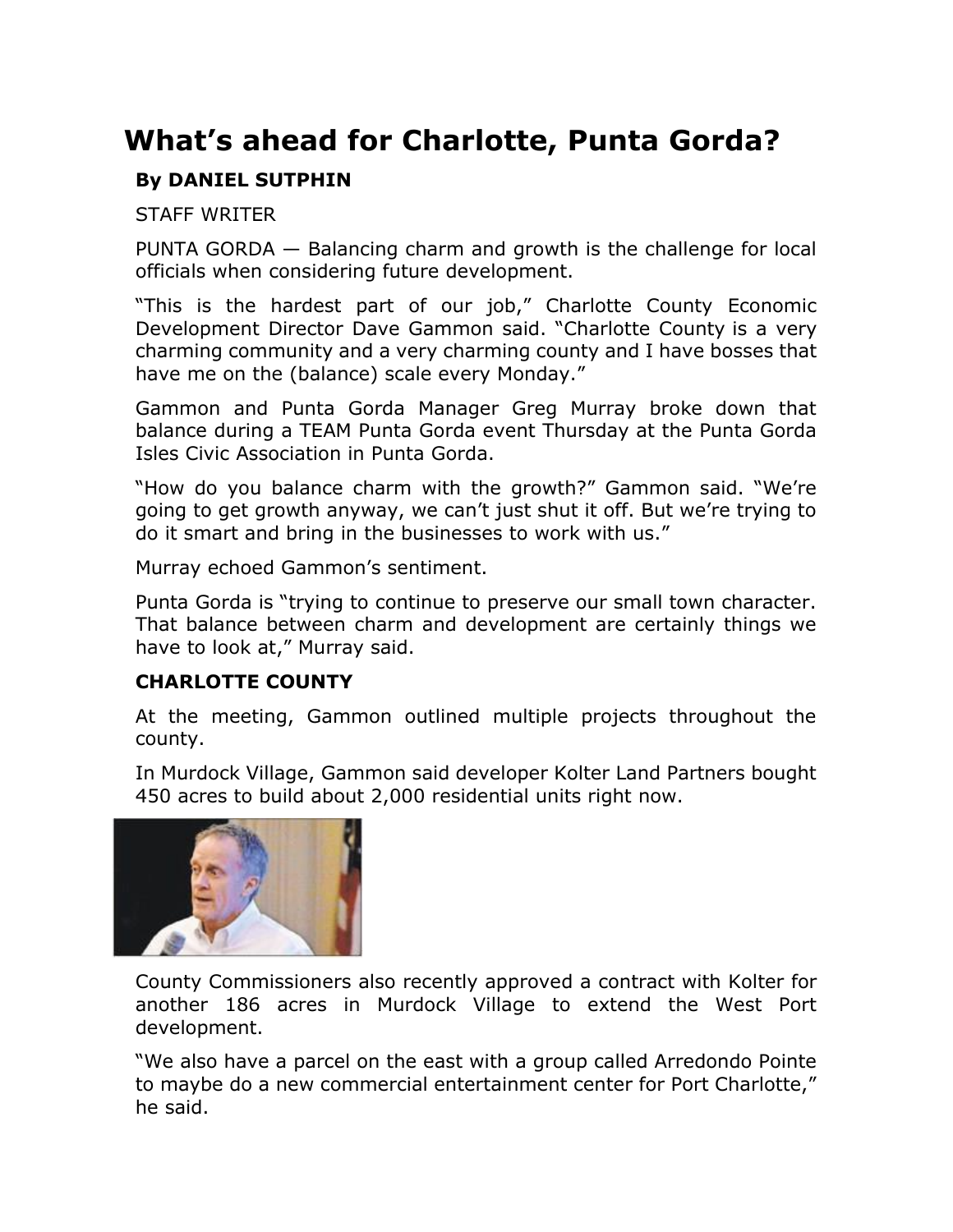Promenades Mall, 3280 Tamiami Trail, in Port Charlotte will be undergoing changes in the near future.

In 2020, Charlotte County commissioners approved a mixed-use zoning ordinance allowing a developer to increase density on a site and increase height.

"What we're trying to do is attract people to one site so they don't have to drive around our community," Gammon said. "The developer plans on spending \$100 million on our community."

It was called a "walkable, mixed-use development."

"On the top, those will be 1,100 apartments," Gammon said. "In the middle area will be offices and on the bottom is all walkable so these people won't be jumping on our roads like they would be under the general development."

The Port Charlotte Town Center mall is going to foreclosure sale Feb. 28.

"We have worked with a number of developers that love the mixed-use zoning ordinance," he said. "They can build up to almost 200 feet here if they meet all the requirements."

Gammon said the mall site will be a tremendous opportunity for new housing, office and new retail.

While there won't be any "for sale product" at Allegiant Air's Sunseeker Resort, Gammon said the development will be a \$600 million investment in the Charlotte County community.

"It will be a 510-room resort hotel and about 167 extended stay suites in two towers," he said.

There will also be 19 unique concept restaurants, cafes and bars, and a 55,000-square-foot conference center.

"Allegiant is a data company. They know where their customers are coming from and going," he said. "They believe they can capture them all here and I think it's a great success story for Charlotte County and Punta Gorda."

Gammon also highlighted other housing developments throughout the county, as well as new developments at the Charlotte County Airport Park which encompasses Punta Gorda Airport and other vacant property.

FedEx has broken ground on a new distribution center there. Other industrial developments are also in the works for the area.

## **PUNTA GORDA**